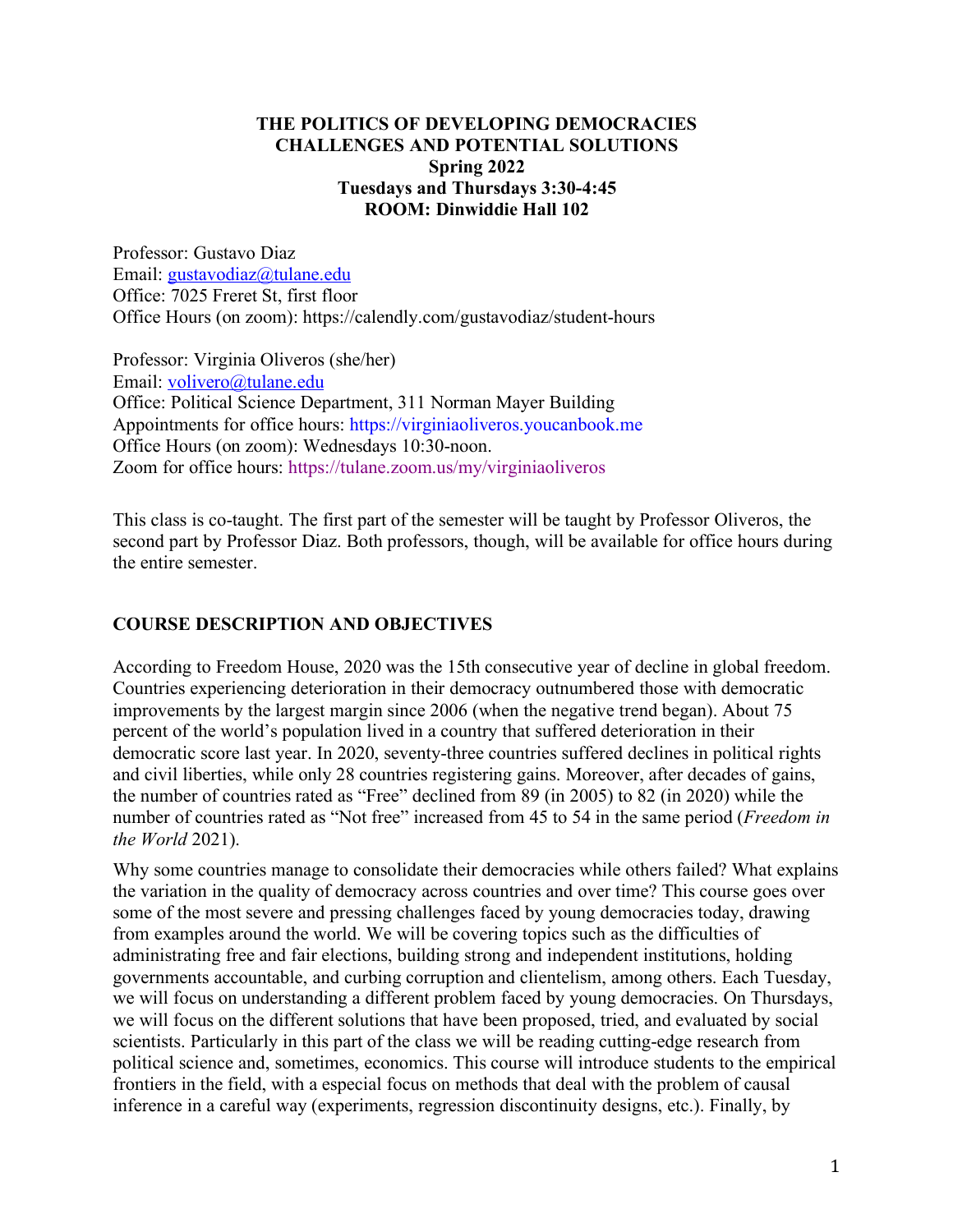paying particular attention to issues of research design throughout the course of the semester, this course will prepare students to conduct their own research and be more critical readers of other's research.

## **LEARNING OUTCOMES**

After completing this course, students should be able to:

- Have a good understanding of some of the most pressing challenges faced by young democracies today.
- Discuss, evaluate, and compare different solutions that have been proposed to address those challenges.

### **REQUIREMENTS**

| <b>Assignment</b>               | Date                     | Percent |
|---------------------------------|--------------------------|---------|
| Participation & Attendance      |                          | $5\%$   |
| Midterm exam                    | March 8                  | 20%     |
| Response papers (4) (Thursdays) |                          | 15%     |
| Presentation (Tuesdays)         |                          | 15%     |
| Short Paper (6-8 pages)         | 10 days after presenting | 10%     |
| Final Paper (16-18 pages)       | May $7(1pm)$             | 35%     |

#### **1. PARTICIPATION & ATTENDANCE (5%)**

This is an upper level class. You are expected to have done the required readings by the day listed on the syllabus to be able to actively participate in the discussion. An "A" in participation will be achieved with weekly participation that demonstrates familiarity with the readings. This, of course, includes asking questions. But your questions and comments during class should reflect the time spent with the readings.

## **2. MIDTERM EXAM (20%)**

The midterm exam will take place on **March 8 (Week 7)** and will cover the material discussed up to then. The format of the exam will be discussed the week before the exam. There will be no make-up exams unless you have a documented medical excuse. Make travel plans accordingly. The plan is to have this exam in class, but COVID may make us change that.

#### **3. RESPONSE PAPERS (15%)**

Starting on Week 2, we will be posting questions on Canvas about the topic of the week each week. You can pick any 4 weeks (excluding the one you are presenting) to write your response papers. These papers need to be submitted on Canvas by noon on the Thursday of the week you chose to submit. Papers should be about 500-700 words (papers exceeding the limit will be returned). For your grade on this assignment, we will be dropping the paper with the lowest grade. Your response paper should address one of the questions for the week and discuss how the assigned readings relate to this question.

#### **4. PRESENTATIONS (15%) (GROUPS OF 2 STUDENTS)**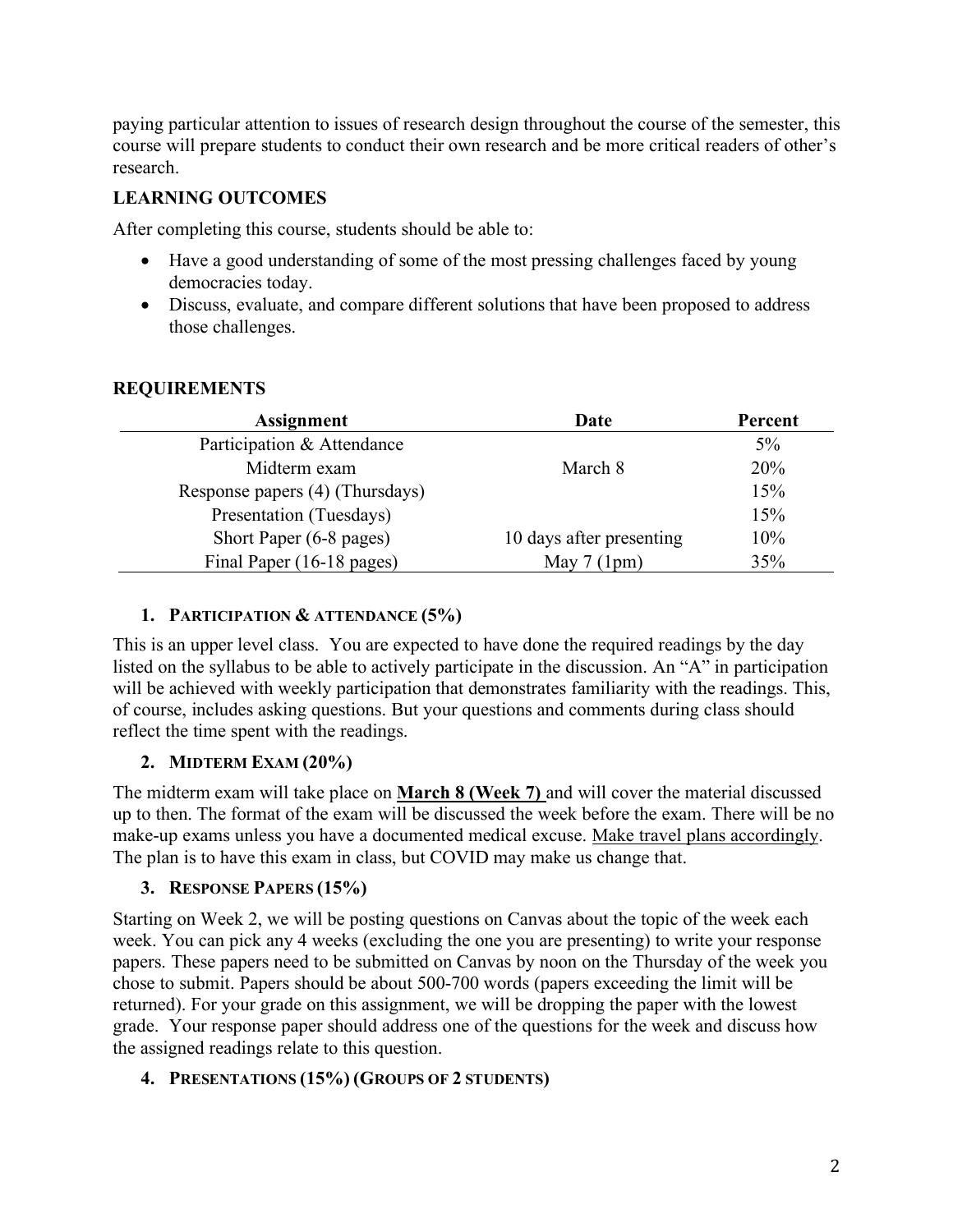At the beginning of the semester, groups of 2 students will be formed. Each group will be assigned a week/topic to make their presentation. We will try to accommodate preferences but that might not be always possible. Presentations will happen on Tuesdays. Groups will start by describing the issue/problem of the week on a presentation (on powerpoint) for approximately 25/30 minutes. What's the problem/challenge? How widespread it is? Why is this a problem? What are the main consequences? The rest of the class will be a discussion lead by the group (with our help, of course). For this discussion, it would be useful for the groups to finish their presentations with questions. We will talk about this in more detail in class. Student presentations will start on Week 3. The plan is to have all these presentations in person but if the person presenting is on quarantine (but otherwise feeling OK), we will have to move class to zoom for that day.

#### **5. SHORT PAPER (10%) AND FINAL PAPER (35%)**

The final paper (16-18 pages) will be on the same topic of your presentation. While presentations are in groups, short papers and final papers are individual (but, of course, you can discuss it with each other). You should begin working on your topic early in the semester, and you are expected to meet with us at least once during the semester to talk about it. If you really want to write on a topic we are not covering in class, please talk to us asap, and we can decide together whether it's a good fit for this class. After your presentation, you will (1) set an appointment during office hours to get feedback on the presentation and discuss the progress on the paper, (2) write a short version (6-8 pages) of the paper, papers are due the second Sunday (at midnight on Canvas) after your presentation; (3) write the final version (May 7). We will be providing detailed comments on the short version and you are expected to address these comments on the final paper. We will be discussing these assignments in class.

#### **READINGS**

Students are expected to read each of the required readings carefully before coming to class and be prepared to discuss them. The amount of weakly reading for this class is significant and the expectation is that you will take the time to reflect carefully on each reading. When you read an article or book chapter, think about the following questions: What's the main argument? Do you believe it? Why? Why not? Is the evidence presented convincing? Readings will be available on Canvas.

#### **CLASS POLICIES**

**Attendance:** Attendance is mandatory and extremely important to succeed in this class. If you missed a class, ask another student for the notes. If you miss a class or two, you do not need to tell us. If absences, tardiness, or under-preparation becomes a problem, your grade will suffer. You are expected to do the readings prior to class and come to class prepared to discuss the material. That said, there is a pandemic and your well-being is more important than any class, so please let us know if you are having trouble keeping up.

**Make-up Exams:** There will be no make-up exam unless you have a documented medical excuse. Make travel plans accordingly.

Late Policy: Late assignments will be downgraded by one-third of a letter grade (e.g. A to A-) per day. I strongly encourage you to discuss any problems with us before the assignment is due.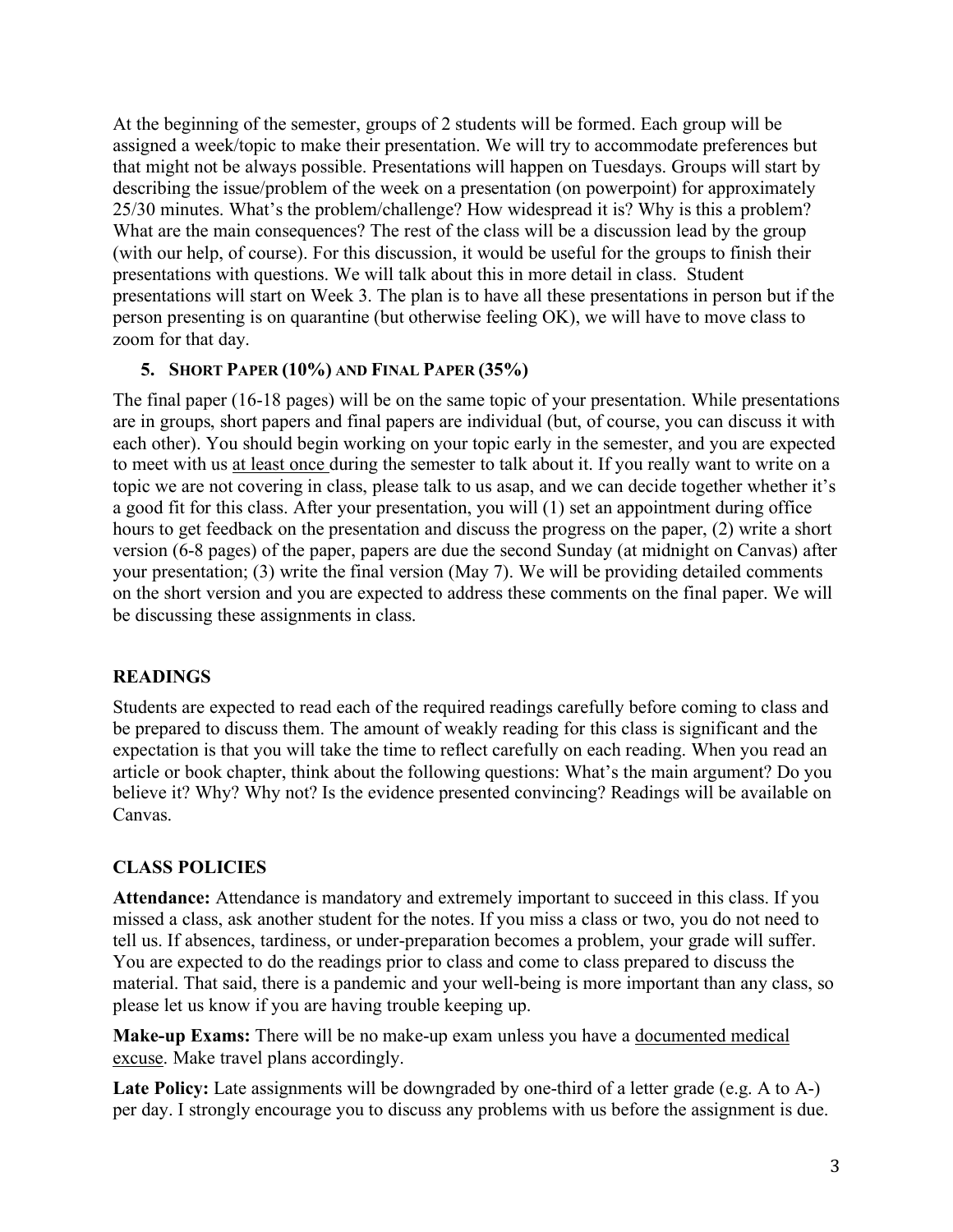**Grading:** This course will be grade according to the following scale:

|                | $>=93$   B+ |    | $87-89$ C+     | $77-79$ D+ | 67-69        |       |
|----------------|-------------|----|----------------|------------|--------------|-------|
| $\mathsf{A}$ - | $90-92$   B |    | 83-86 $\mid$ C | $73-76$ D  | $63-66$ 59 & |       |
|                |             | B- | $80-82$   C-   | $70-72$ D- | $60 - 62$    | below |

**Disputing grades:** We are happy to go over any exam or paper with you to help you improve. Indeed, we encourage you to come to office hours to do so, especially if you think that you did study/work hard but did not get the expected results. Request for re-grading, though, must be done in writing. Students requesting re-grading should describe (based on the class' materials) what they feel constitute the correct answer and how their work meets the standard described.

**COVID**: It's hard to predict how the semester will go. The current Tulane policy is that classes are fully in person. If you are missing class for any COVID related issue, please email us at least 2 hours before class and we will let you zoom in. If you are missing class for any other reason, just get the notes from someone. Do not come to class if you are not feeling well or think you were in contact with a confirmed positive case. Everyone's health is more important than in person classes. Please, make sure you are receiving emails sent through Canvas and check it regularly. That's the way we will communicate if we need to move the class to zoom. All this may change based on how the pandemic evolves. We know. We are also tired of it…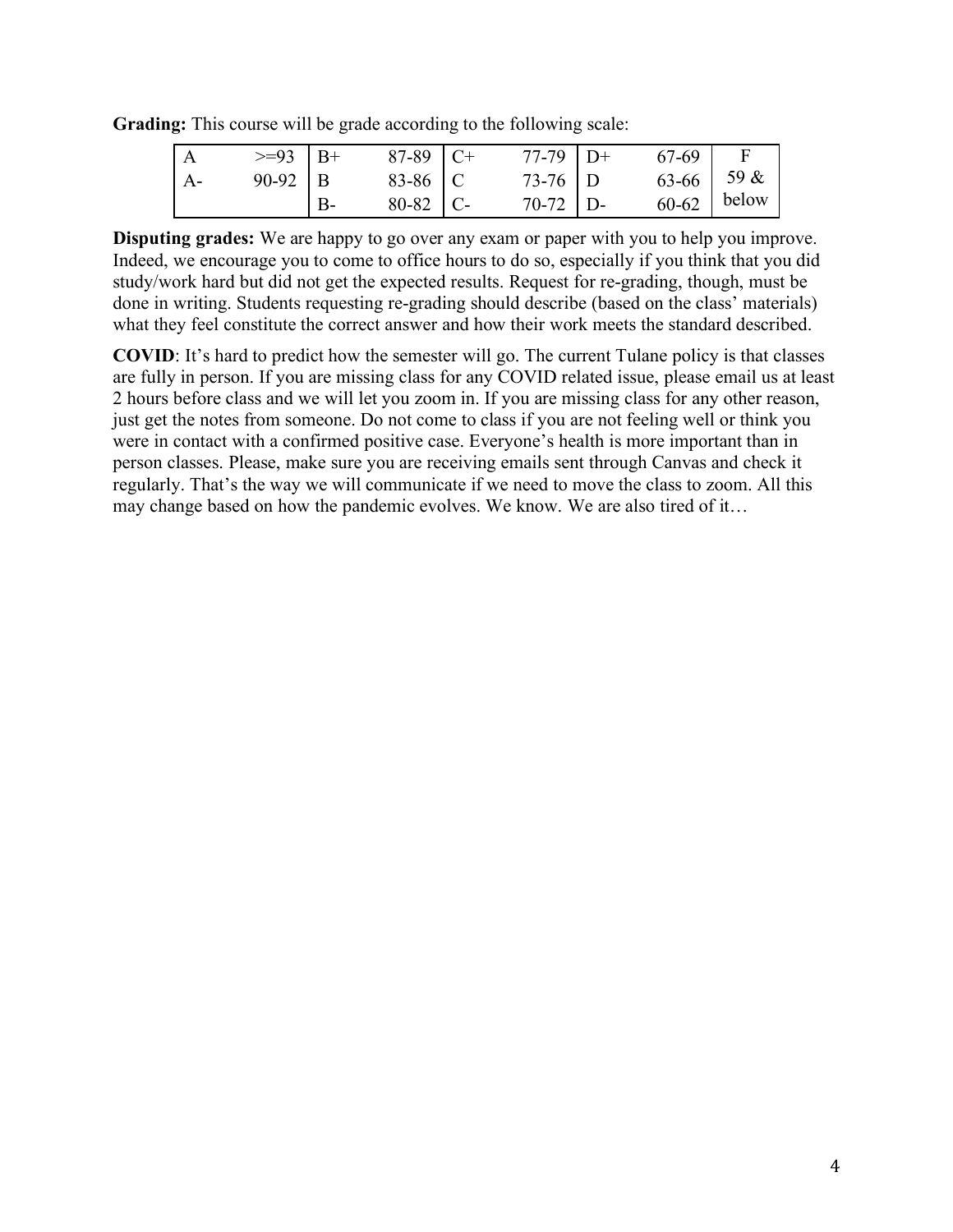# **COURSE SCHEDULE (SUBJECT TO CHANGE IF/AS NEEDED)**

# **Week 1 [January 25-27]**

## **Tuesday: Introduction to the Class and Housekeeping**

• Kapstein, Ethan B. and Nathan Converse. 2008. "What makes young democracies different?" In *The Fate of Young Democracies*, Cambridge: Cambridge University Press: 1-36.

## **Thursday: Evidence-informed policies**

- To watch before class: "Social experiments to fight poverty" (Duflo 2010) https://www.ted.com/talks/esther\_duflo\_social\_experiments\_to\_fight\_poverty?language= en
- Banerjee, Abhijit, and Esther Duflo. 2011. "Think Again, Again" in *Poor economics: A radical rethinking of the way to fight global poverty*. New York: Public Affairs: 1-16.

## *Recommended*

- Bowers, Jake, and Paul Testa. 2019. "Better Government, Better Science: The Promises and Challenges Facing the Evidence-Informed Policy Movement." *Annual Review of Political Science* 22:521-542.
- Keele, Luke. 2015. "The Statistics of Causal Inference: A View from Political Methodology." *Political Analysis* 23(3): 313-335.

# **Week 2 [February 1-3]: Holding Politicians Accountable**

## **Tuesday**

• Fearon, James. 1999. "Electoral Accountability and the Control of Politicians" in *Democracy, Accountability, and Representation* edited by Przeworski, Adam, Susan Stokes, and Bernard Manin. Cambridge: Cambridge University Press, 1999: 55-97.

# **Thursday**

- Dunning, Thad, Guy Grossman, Macartan Humphreys, Susan Hyde, Craig McIntosh, and Gareth Nellis. 2019. "Voter Information Campaigns and Political Accountability: Cumulative Findings from a Pre-Registered Meta-Analysis of Coordinated Trials" *Science Advances* 5(7): eaaw2612
- Grossman, G., K. Michelitch. 2018. "Information Dissemination, Competitive Pressure, and Politician Performance between Elections: A Field Experiment in Uganda." *American Political Science Review* 112(2): 280-301*.*

## *Recommended*

• Grossman, Guy, Macartan Humphreys, and Gabriella Sacramone-Lutz. 2014. ""I wld like u WMP to extend electricity 2 our village": On Information Technology and Interest Articulation." *American Political Science Review* 108(3): 688-705.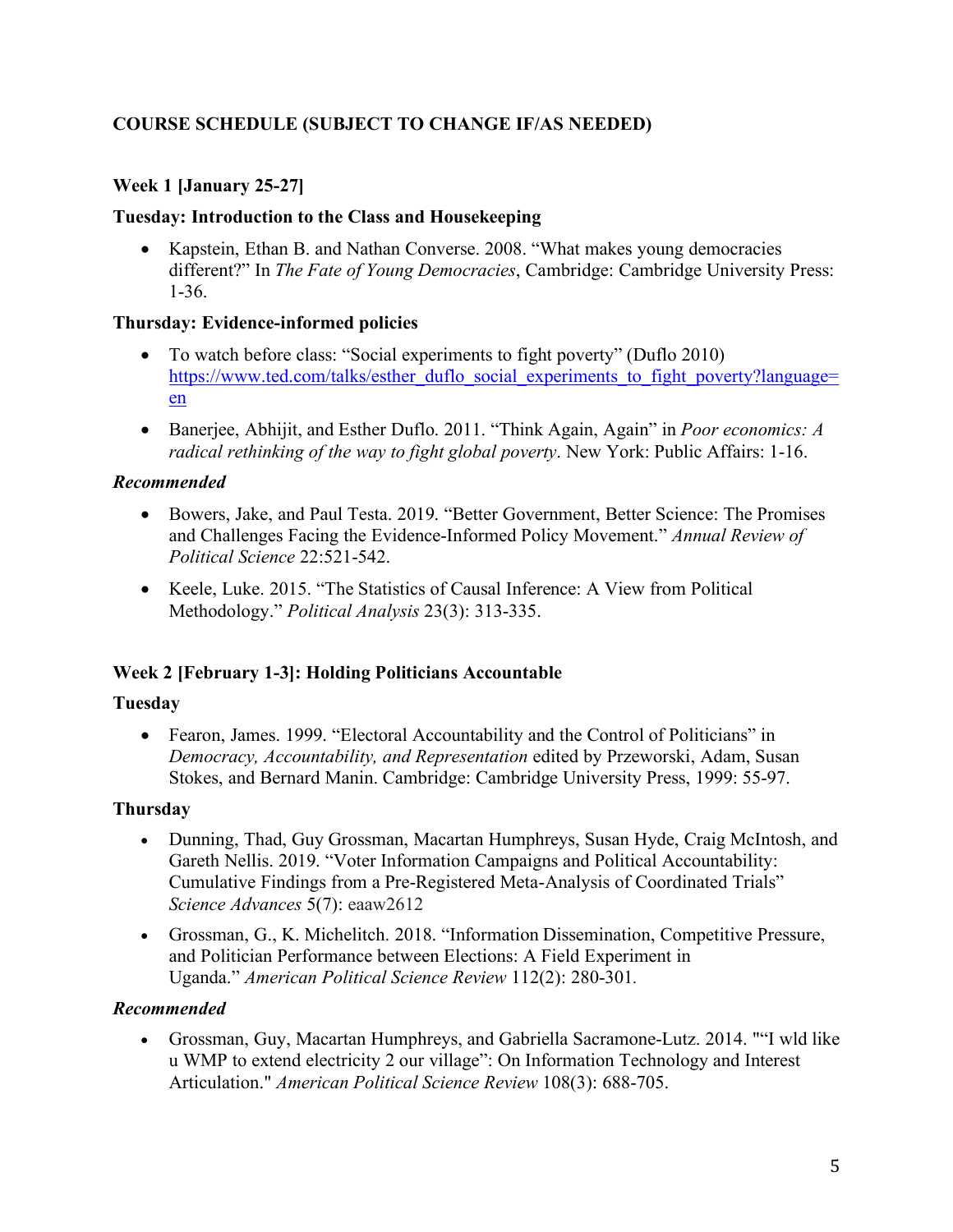### **Week 3 [February 8-10]: Organizing Free and Fair Elections**

### **Tuesday**

• Simpser, Alberto. 2013. "Introduction," in *Why governments and parties manipulate elections. Theory Practice, and Implications*. Cambridge: Cambridge University Press.

## **Thursday**

- Hafner-Burton, Emilie M., Susan D. Hyde, and Ryan S. Jablonski. 2014. "When do governments resort to election violence?" *British Journal of Political Science* 44(1): 149- 179.
- Hyde, Susan D. and Angela O'Mahony. 2010. "International Scrutiny and Pre-Electoral Fiscal Manipulation in Developing Countries." *The Journal of Politics* 72(3): 690–704.

## *Recommended*

- Cantú, Francisco. 2014. "Identifying Electoral Irregularities in Mexican Local Elections." *American Journal of Political Science* 58(4): 936-951.
- Ichino, Nahomi and Matthias Schundeln. 2012. "Deterring or Displacing Electoral Irregularities? Spillover Effects of Observers in a Randomized Field Experiment in Ghana." *The Journal of Politics* 74(1): 292–307.

# **Week 4 [February 15-17]: Building Strong (& Independent) Institutions: The Bureaucracy**

#### **Tuesday**

• Pepinsky, Thomas B., Jan H. Pierskalla, and Audrey Sacks. 2017. "Bureaucracy and service delivery." *Annual Review of Political Science* 20: 249-268.

## **Thursday**

- Dal Bó, Ernesto, Frederico Finan, and Martín A. Rossi. 2013. "Strengthening state capabilities: The role of financial incentives in the call to public service." *The Quarterly Journal of Economics* 128(3): 1169-1218. Read up to page 1175 & "Conclusions", feel free skim the rest.
- Oliveros, Virginia and Christian Schuster. 2018. "Merit, Tenure, and Bureaucratic Behavior: Evidence from a Conjoint Experiment in the Dominican Republic." *Comparative Political Studies* 51(6): 759–792.
- Toral, Guillermo. 2021. "The benefits of patronage: How the political appointment of bureaucrats can enhance their accountability and effectiveness." *Unpublished Manuscript*.

## *Recommended*

- Gulzar, Saad, and Benjamin J. Pasquale. "Politicians, bureaucrats, and development: Evidence from India." *American Political Science Review* 111.1 (2017): 162-183.
- Grossman, Guy and Laura Paler. 2015. "Using Experiments to Study Political Institutions." *Handbook of Comparative Political Institutions*. (Gandhi, Jennifer, Ruiz-Runo, Ruben, Eds.): pages 84-97. Routledge.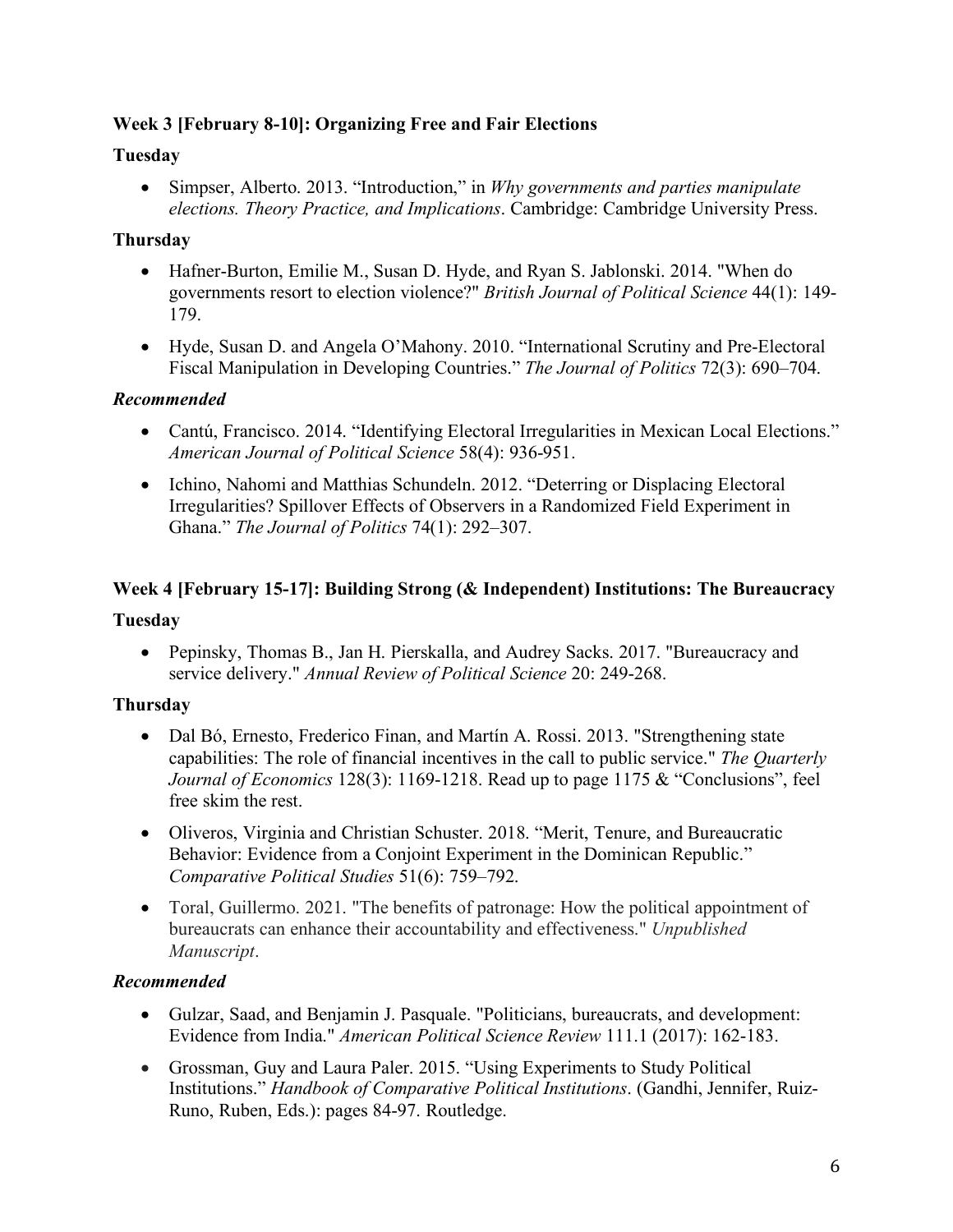### **Week 5 [February 22-24]: Processing Demands: Social Mobilization and Protests**

#### **Tuesday**

• Carothers, Thomas, and Richard Youngs. 2015. *The complexities of global protests*. Vol. 8. Washington, DC: Carnegie Endowment for International Peace.

### **Thursday**

- Machado, Fabiana, Carlos Scartascini, and Mariano Tommasi. 2011. "Political institutions and street protests in Latin America." *Journal of Conflict Resolution* 55(3): 340-365.
- Hochstetler, Kathryn. 2006. "Rethinking Presidentialism: Challenges and Presidential Falls in South America," *Comparative Politics* 38(4): 401-418.
- Aytaç, S. Erdem, Luis Schiumerini, and Susan Stokes. 2017. "Protests and Repression in New Democracies." *Perspectives on Politics* 15(1): 62-82.

## *Recommended*

- Aytaç, S. Erdem, Luis Schiumerini, and Susan Stokes. 2017. "Why Do People Join Backlash Protests? Lessons from Turkey." *Journal of Conflict Resolution*: 1-24.
- Cornell, Agnes, and Marcia Grimes. 2015. "Institutions as incentives for civic action: Bureaucratic structures, civil society, and disruptive protests." *The Journal of Politics* 77(3): 664-678.
- Ayoub, Phillip M., Douglas Page, and Sam Whitt. 2021. "Pride amid Prejudice: The Influence of LGBT+ Rights Activism in a Socially Conservative Society." *American Political Science Review* 115(2): 467-485.

# **Week 6 [March 1-3]**

# **[TUESDAY] MARCH 1: MARDI GRASS HOLIDAY – NO CLASS!**

## **Thursday: Review for Midterm Exam**

# **Week 7 [March 8-10]**

# **TUESDAY: MIDTERM EXAM!**

## **Thursday**

• Scope Conditions Podcast. Episode 2.3: "Randomizing Together (Part 1)" with Tara Slough and Graeme Blair. URL: https://bit.ly/3IpglYD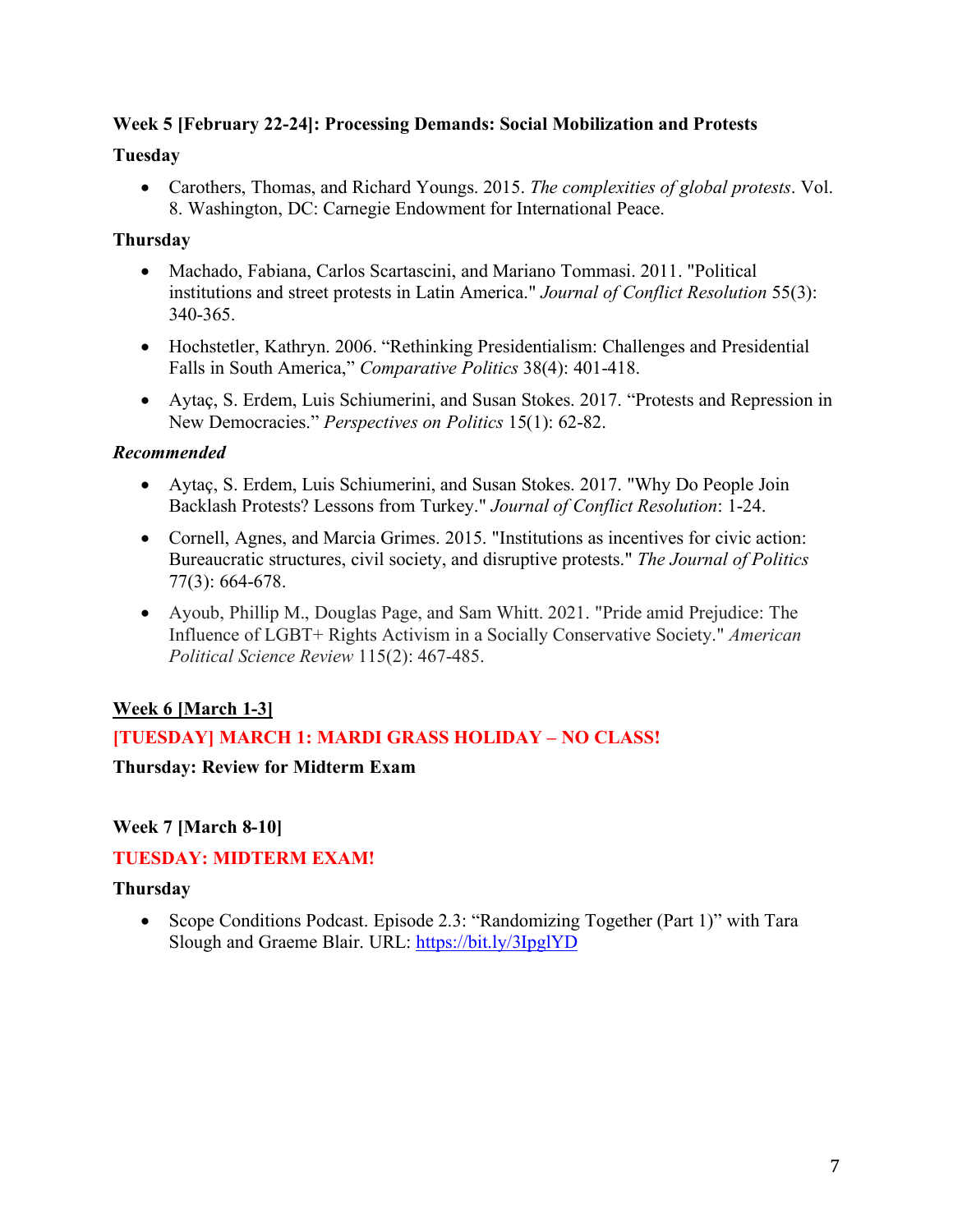## **Week 8 [March 15-17]: Fighting Poverty and Inequality**

#### **Tuesday**

• Houle, Christian. 2009. "Inequality and Democracy: Why Inequality Harms Consolidation but Does Not Affect Democratization" *World Politics* 61(4): 589-622.

### **Thursday**

- Imai, Kosuke, Gary King, and Carlos Velasco Rivera. 2020. "Do Nonpartisan Programmatic Policies Have Partisan Electoral Effects? Evidence from Two Large-Scale Experiments." *Journal of Politics* 82(2): 714-730.
- Banerjee, Abhijit, Esther Duflo, and Garima Sharma. 2021. "Long-Term Effects of the Targeting the Ultra Poor Program." *American Economic Review: Inisghts* 3(4): 471-486

### *Recommended*

- Sen, Amartya. 1999. *Development as Freedom*. New York: Anchor Books. Introduction ("Development as Freedom") and Ch. 2 ("The Ends and Means of Development"): 3-13, 35-54.
- De La O, Ana L. 2013. "Do Conditional Cash Transfers Affect Electoral Behavior? Evidence from a Randomized Experiment in Mexico." *American Journal of Political Science* 57(1): 1-14.

#### **Week 9 [March 22-24]: Curbing Clientelism**

#### **Tuesday**

- Stokes, Susan C. 2005. "Perverse Accountability: A Formal Model of Machine Politics with Evidence from Argentina." *American Political Science Review* 99(3): 315-325.
- Auyero, Javier. 2000. "The Logic of Clientelism in Argentina: An Ethnographic Account." *Latin American Research Review* 35(3): 55-81.

## **Thursday**

- Vicente, Pedro C. and Leonard Wantchekon. 2009. "Clientelism and vote buying. Lessons from field experiments from African elections." *Oxford Review of Economic Policy* 25(2): 292-305.
- Hidalgo, F. Daniel and Simeon Nichter. 2016. "Voter Buying: Shaping the Electorate through Clientelism." *American Journal of Political Science* 60(2): 436-455.

## *Recommended*

- Wantchekon, Leonard. 2003. "Clientelism and voting behavior: Evidence from a field experiment in Benin." *World politics* 55(3): 399-422.
- Keefer, Philip. 2007. "Clientelism, Credibility and the Policy Choices of Young Democracies," *American Journal of Political Science* 51 (4): 804-21.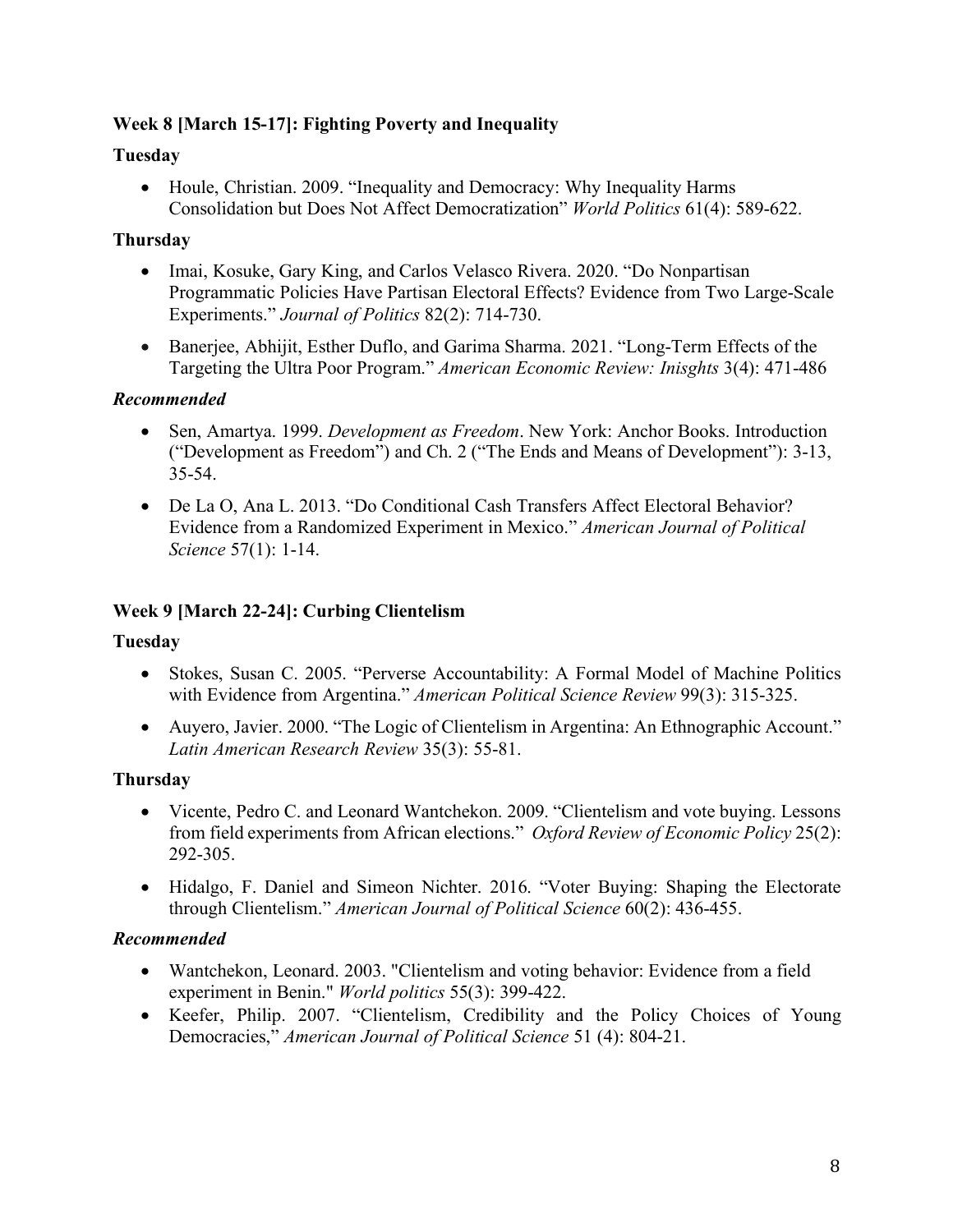• Weitz-Shapiro, Rebecca. 2014. "Moving Toward Accountability? Comparative Perspectives and Policy Implications." In *Curbing Clientelism in Argentina: Politics, Poverty, and Social Policy*, Chapter 7: 150-166.

## **WEEK 10 [MARCH 29 - 31]: SPRING BREAK**

#### **Week 11 [April 5-7]: Curbing Corruption**

### **Tuesday**

• Muñoz, Jordi, Eva Anduiza, and Aina Gallego. 2016. "Why do voters forgive corrupt mayors? Implicit exchange, credibility of information and clean alternatives." *Local Government Studies* 42(4): 598-615.

### **Thursday**

- Boas, T. C., Hidalgo, F. D. and Melo, M. A. 2018. "Norms versus Action: Why Voters Fail to Sanction Malfeasance in Brazil." *American Journal of Political Science* 63(2): 385-400
- Avis, Eric, Claudio Ferraz, and Frederico Finan. 2018. "Do Government Audits Reduce Corruption? Estimating the Impacts of Exposing Corrupt Politicians." *Journal of Political Economy* 126(5): 1912-1964
- Le Foulon, Carmen and Catherine Reyes-Housholder. 2021. "Candidate sex, corruption and vote choice." *Electoral Studies* 69(2): 102270

## *Recommended*

- Anduiza, Eva, Aina Gallego, and Jordi Muñoz. 2013. "Turning a Blind Eye: Experimental Evidence of Partisan Bias in Attitudes Toward Corruption," *Comparative Political Studies* 46(12): 1664–92.
- Winters, Matthew S., and Rebecca Weitz-Shapiro. 2013. "Lacking information or condoning corruption: When do voters support corrupt politicians?" *Comparative Politics* 45(4): 418-436.
- Chong, Alberto, Ana L. De La O, Dean Karlan, and Leonard Wantchekon. 2014. "Does corruption information inspire the fight or quash the hope?" *The Journal of Politics* 77(1): 55-71.

## **Week 12 [April 12-14]: Dealing with Violence and its Legacies**

## **Tuesday**

• Fisman, Raymond, and Edward Miguel. 2008. "The Road back from War", chapter 7 in *Economic gangsters: corruption, violence, and the poverty of nations*. Princeton University Press: 158-185.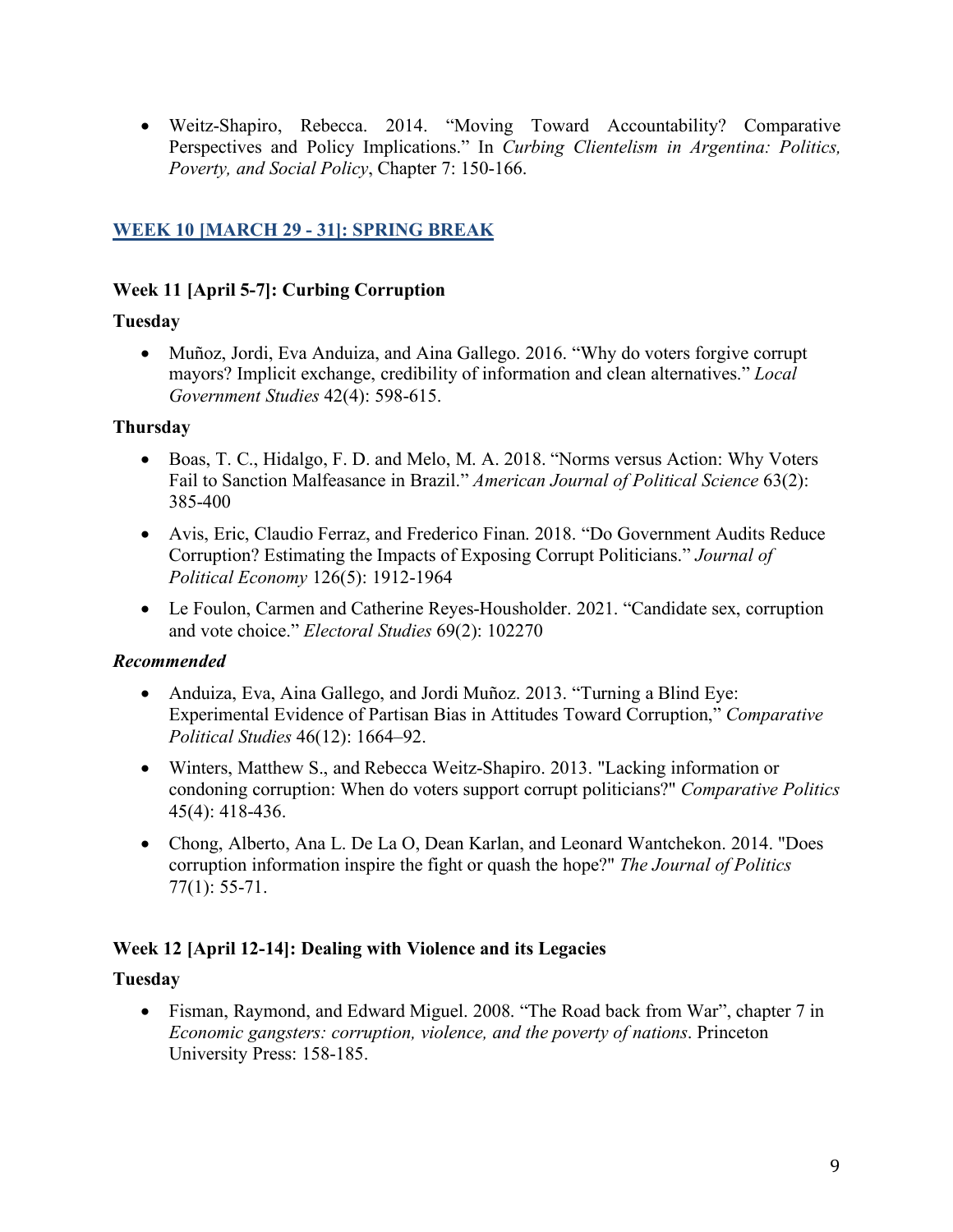## **Thursday**

- Blattman, Christopher. 2009. "From Violence to Voting: War and Political Participation in Uganda," *American Political Science Review* 103(2): 231-247.
- Lyall, Jason, Yang-Yang Zhou, and Kosuke Imai. 2020. "Can Economic Assistance" Shape Combatant Support in Wartime? Experimental Evidence from Afghanistan." *American Political Science Review* 114(1): 126-143
- Scope Conditions Podcast. Episode 2.1: "Can Boosting State Capacity Curb Social Disorder?" with Anna Wilke. URL: https://bit.ly/32j8v3k

#### *Recommended*

- Miguel, Edward, Sebastián M. Saiegh, and Shanker Satyanath. 2011. "Civil war exposure and violence." *Economics & Politics* 23(1): 59-73.
- Gilligan, Michael J., Eric N. Myukiyehe, and Cyrus Samii. 2013. "Reintegrating rebels into civilian life: Quasi-experimental evidence from Burundi." *Journal of Conflict Resolution* 57(4): 598-626.
- Flores, Thomas Edward, and Irfan Nooruddin. 2012. "The effect of elections on postconflict peace and reconstruction." *The Journal of Politics* 74(2): 558-570.

## **Week 13 [April 19-21]: Improving Inclusion and Political Representation**

#### **Tuesday**

• Krook, Mona Lena, and Diana Z. O'Brien. 2010."The politics of group representation: Quotas for women and minorities worldwide." *Comparative Politics* 42(3): 253-272.

#### **Thursday**

- Giné, Xavier, and Ghazala Mansuri. 2018. "Together We Will: Experimental Evidence on Female Voting Behavior in Pakistan." *American Economic Journal: Applied Economics* 10 (1): 207-35.
- Conroy-Krutz, Jeffrey and Devra C. Moehler. 2015, "Moderation from Bias: A Field Experiment on Partisan Media in a New Democracy." *Journal of Politics* 77(2): 575-587.
- Scope Conditions Podcast. Episode 1.1: "The Promise and Limits of Integroup Contact" with Salma Mousa. URL: https://bit.ly/33WfEHe

#### *Recommended*

- Gottlieb, J, Grossman G, Robinson AL. 2018. "Do Men and Women Have Different Policy Preferences in Africa? Determinants and Implications of Gender Gaps in Policy Prioritization." *British Journal of Political Science*, 48(3): 611-638.
- Tripp, Aili Mari, and Alice Kang. 2008. "The global impact of quotas: On the fast track to increased female legislative representation." *Comparative Political Studies* 41(3): 338- 361.
- O'Brien, Diana Z., and Jennifer M. Piscopo. 2019. "The Impact of Women in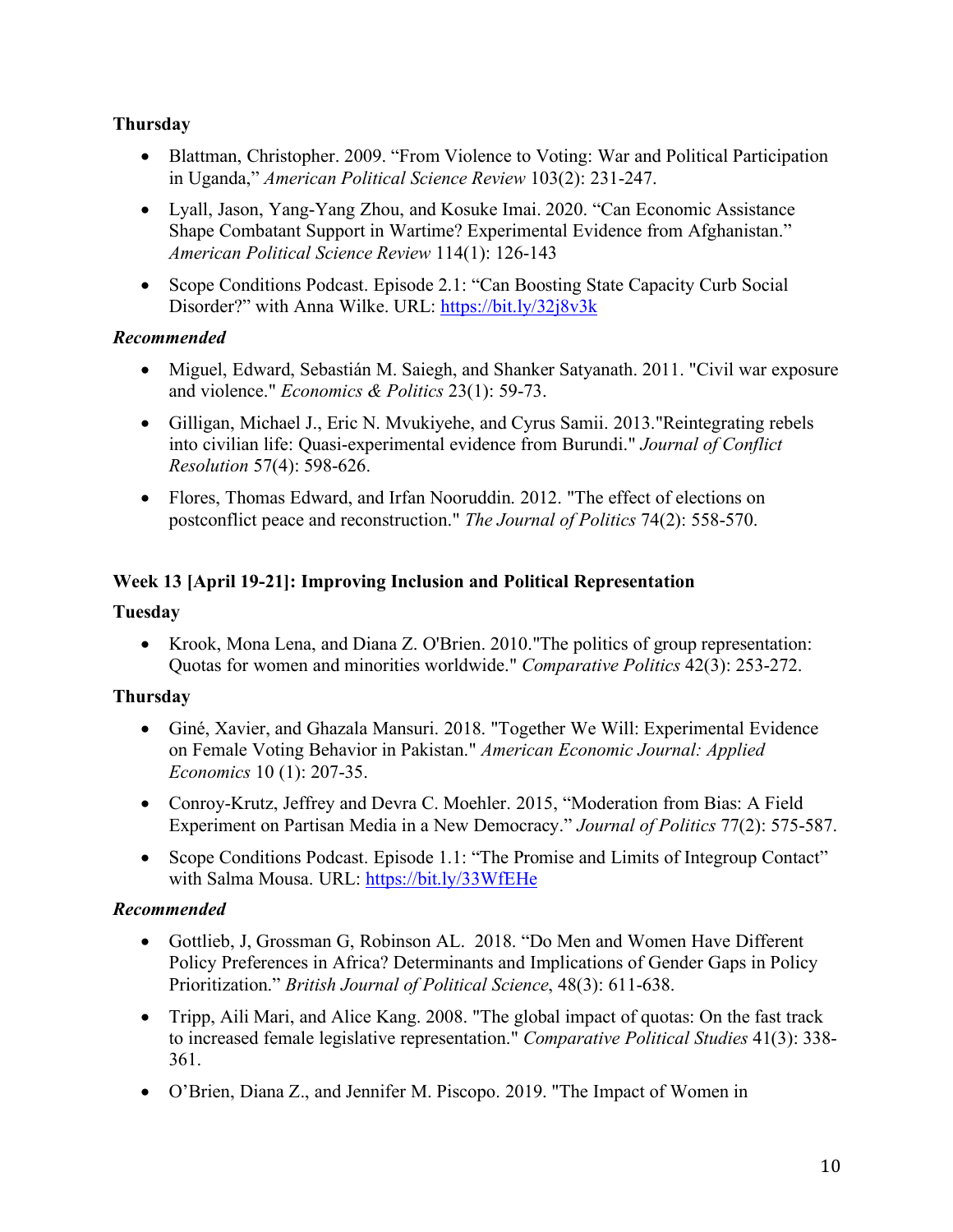Parliament." *The Palgrave Handbook of Women's Political Rights*. Palgrave Macmillan, London. 53-72.

- Adida, Claire L., Nathan Combes, Adeline Lo, and Alex Verink. 2016. "The Spousal Bump: Do Cross-Ethnic Marriages Increase Political Support in Multiethnic Democracies?" *Comparative Political Studies* 49(5): 635-661.
- Rosenzweigh, Leah R. and Yang-Yang Zhou. 2021. "Team and Nation: Sports, Nationalism, and Attitudes Toward Refugees." *Comparative Political Studies* 54(12): 2123-2154.

### **Week 14 [April 26-28]: Cumulative Learning**

#### **Tuesday**

• Deaton, Angus and Nancy Cartwright. 2018. "Understanding and misunderstanding randomized controlled trials." *Social Science & Medicine* 210: 2-21.

#### **Thursday**

- Banerjee, Abhijit, Esther Duflo, Nathanael Goldberg, et al. 2015. "A multifaceted program causes lasting progress for the very poor: Evidence from six countries." *Science*  348(6236): 1260799
- Slough, Tara, Daniel Rubenson, Ro'ee Levy, et al. 2021. "Adoption of community monitoring improves common pool resource management across contexts." *Proceedings of the National Academy of Sciences* 118(29): e2015367118.
- Dunning, Thad, Guy Grossman, Macartan Humphreys, et al. 2019. "Voter information campaigns and political accountability: Cumulative findings from a preregistered metaanalysis of coordinated trials." *Science Advances* 5(7): eaaw2612
- Blair, Graeme, Jeremy M. Weinstein, Fotini Christia, et al. 2021. "Community policing does not build citizen trust in police or reduce crime in the Global South." *Science*  374(6571): eabd3446

#### **Week 15 [May 3]: NO CLASS MEETING**

## **MAKE AN APPOINTMENT FOR OFFICE HOURS TO DISCUSS YOUR PAPERS!**

### **MAY 7 [SATURDAY]: 12:00PM (AS SET BY THE REGISTRAR) FINAL PAPER IS DUE ON CANVAS**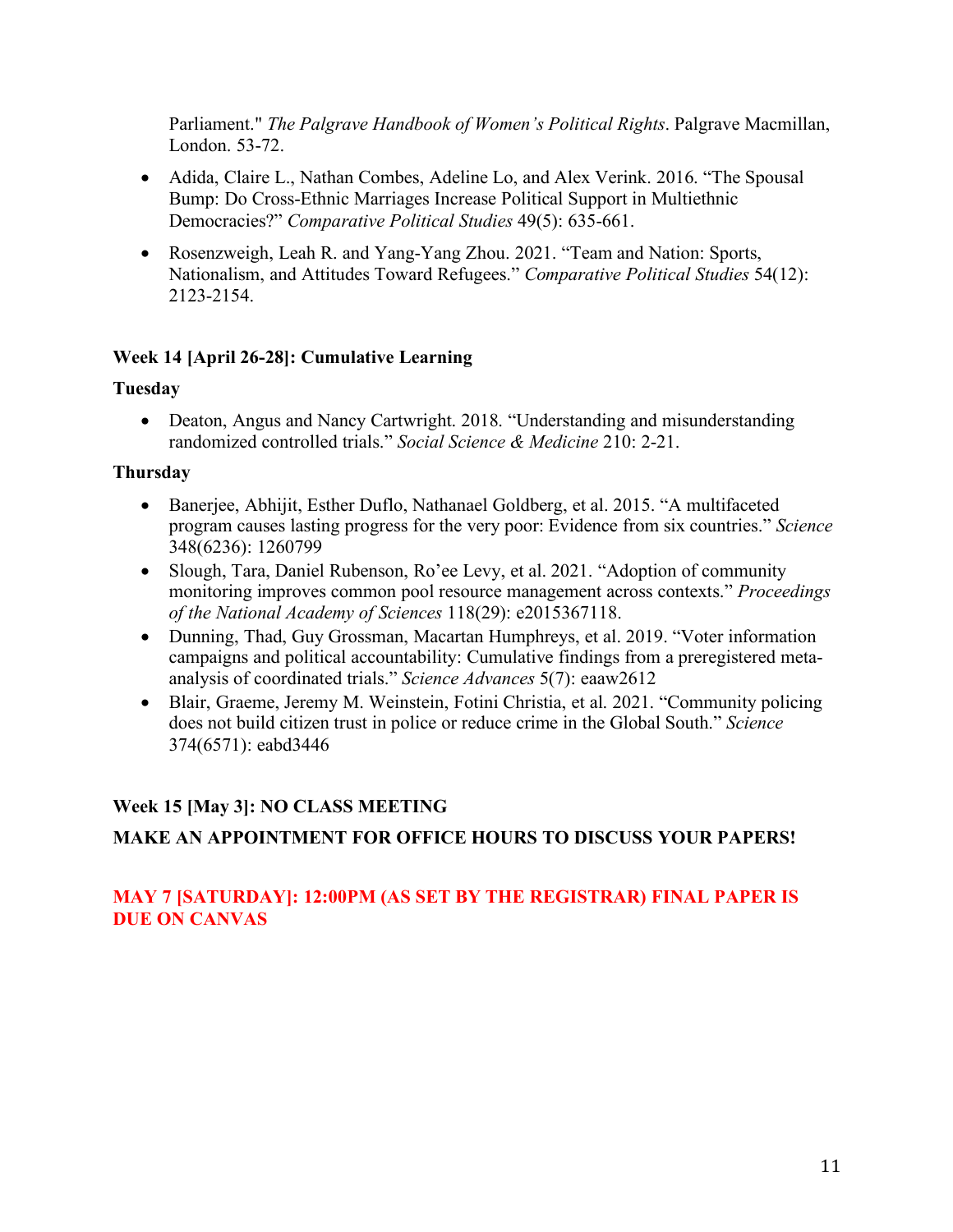#### **ADA/Accessibility Statement**

Tulane University strives to make all learning experiences as accessible as possible. If you anticipate or experience academic barriers based on your disability, please let me know immediately so that we can privately discuss options. I will never ask for medical documentation from you to support potential accommodation needs. Instead, to establish reasonable accommodations, I may request that you register with the Goldman Center for Student Accessibility. After registration, make arrangements with me as soon as possible to discuss your accommodations so that they may be implemented in a timely fashion. **Goldman Center contact information:** goldman@tulane.edu; (504) 862-8433; accessibility.tulane.edu*.*

#### **Code of Academic Conduct**

The Code of Academic Conduct applies to all undergraduate students, full-time and part-time, in Tulane University. Tulane University expects and requires behavior compatible with its high standards of scholarship. By accepting admission to the university, a student accepts its regulations (i.e., Code of Academic Conduct and Code of Student Conduct) and acknowledges the right of the university to take disciplinary action, including suspension or expulsion, for conduct judged unsatisfactory or disruptive.

#### **Religious Accommodation Policy**

Both Tulane's policy of non-discrimination on the basis of religion and our core values of diversity and inclusion require instructors to make reasonable accommodations to help students avoid negative academic consequences when their religious obligations conflict with academic requirements. Every reasonable effort should be made to allow members of the university community to observe their religious holidays without jeopardizing the fulfillment of their academic obligations. It is never acceptable for an instructor to compel a student to choose between religious observance and academic work. Absence from classes or examinations for religious reasons does not relieve students from responsibility for any part of the course work required during the period of absence. It is the obligation of the student to provide faculty within the first two weeks of each semester their intent to observe the holiday so that alternative arrangements convenient to both students and faculty can be made at the earliest opportunity. Students who make such arrangements will not be required to attend classes or take examinations on the designated days, and faculty must provide reasonable opportunities for such students to make up missed work and examinations. Exceptions to the requirement of a make-up examination must be approved in advance by the dean of the school in which the course is offered. A religious calendar is available.

#### **Title IX**

Tulane University recognizes the inherent dignity of all individuals and promotes respect for all people. As such, Tulane is committed to providing an environment free of all forms of discrimination including sexual and gender-based discrimination, harassment, and violence like sexual assault, intimate partner violence, and stalking. If you (or someone you know) has experienced or is experiencing these types of behaviors, know that you are not alone. Resources and support are available: you can learn more at allin.tulane.edu. Any and all of your communications on these matters will be treated as either "Confidential" or "Private" as explained in the chart below. Please know that if you choose to confide in me I am required by the university to share your disclosure in a Care Connection to the Office of Case Management and Victim Support Services to be sure you are connected with all the support the university can offer. The Office of University Sexual Misconduct Response and Title IX Administration is also notified of these disclosures. You choose whether or not you want to meet with these offices. You can also make a disclosure yourself, including an anonymous report, through the form at tulane.edu/concerns.